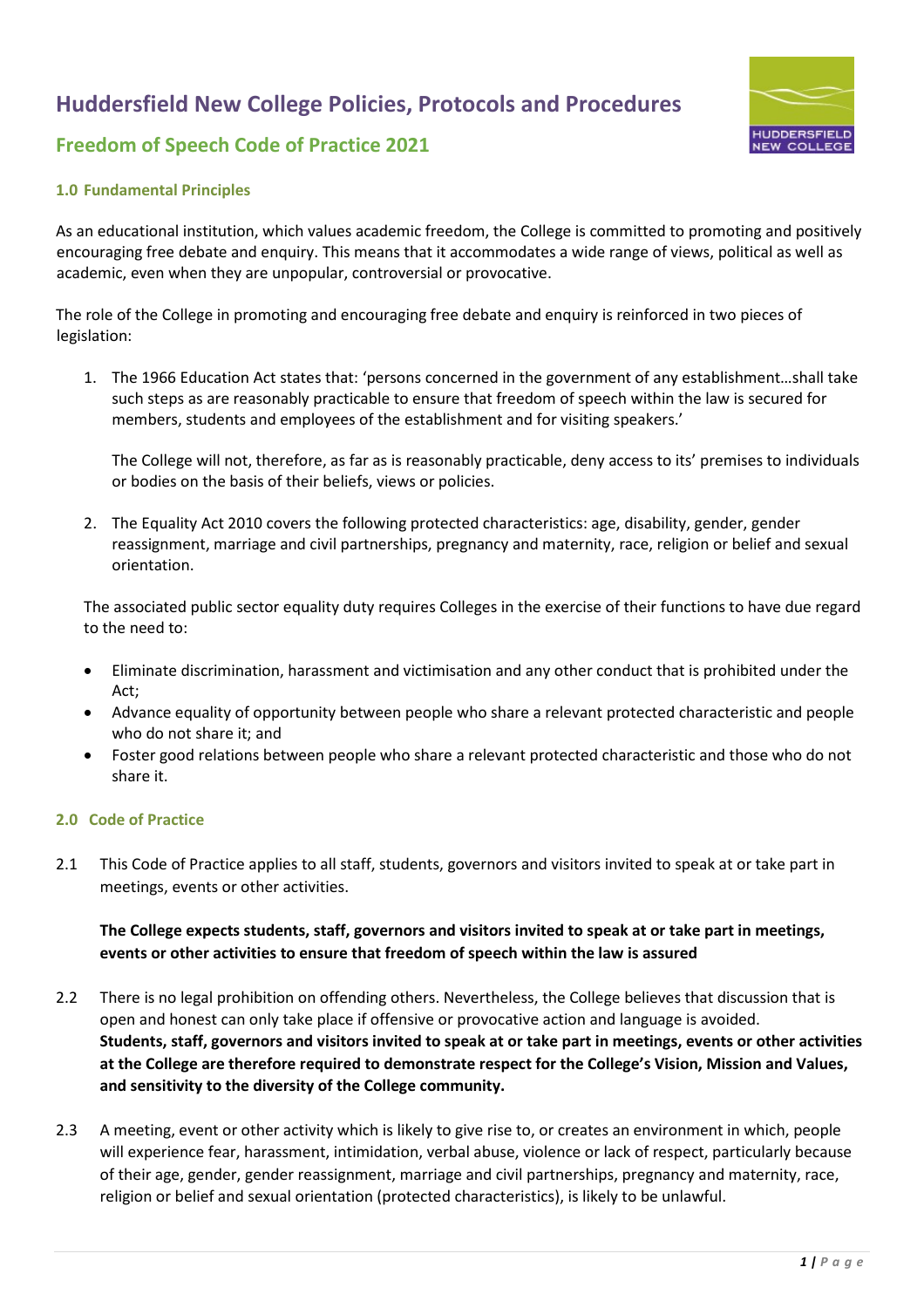

### **Freedom of Speech Code of Practice 2021**

- 2.4 If students, staff and/or Governors believe that a meeting, event or other activity, such as an invite to a guest speaker, poses a risk of the above (2.3), they are required to report the matter in the first instance to the Assistant Principal Safeguarding, Specialist Support and Student Well- Being.
- 2.5 The Assistant Principal Safeguarding, Specialist Support and Student Well-Being, working with the Principal, will decide if the meeting, event or other activity complies with this Code of Practice, and if it can go ahead. No advertising of the meeting, event or other activity is permitted until a decision is reached about the compliance of a meeting, event or other activity with this Code of Practice. The Principal and Assistant Principal Safeguarding, Specialist Support and Student Well-Being may well decide the meeting, event or other activity complies with the Code of Practice, and does not pose any risk as identified in 2.3, but require the organiser to put in place safeguards to promote and positively encourage free debate and enquiry, such as a strong and well informed Chair for the meeting, event or other activity, before it can go ahead. They may also require the organiser to record the meeting, event or other activity, so there is no dispute afterwards about what is said and by whom.
- 2.6 **A named organiser should be identified for all meetings, events or other activities organised on the College's premises, and if the meeting, event or other activity involves a visiting speaker they must follow the procedures for accommodating visiting speakers (attached below, as Appendix 1).**
- 2.7 If the Principal and Assistant Principal Safeguarding Specialist Support and Student Well-Being decide the meeting, event or other activity poses too great a risk to this Code of Practice, especially in relation to 2.3, they will not allow the meeting, event or other activity to take place on the College's premises. The Principal and Assistant Principal Safeguarding Specialist Support and Student Well-Being may well decide to consult with students, staff or other groups or take legal advice before coming to such a decision.

### **The Principal's decision will be final and not subject to appeal.**

- 2.8i The expression of views that may be controversial, but do not breach the law, will not constitute reasonable grounds for refusal of a meeting, event or other activity
- 2.8ii Reasonable grounds for refusal would include: incitement to commit a criminal act, unlawful expression of views (Freedom of Expression is limited by laws to protect national security, such as the Counter Terrorism and Security Act 2015), and for public safety, for the prevention of public disorder, for the protection of the reputation or rights of others, and to prevent the disclosure of information received in confidence. A speaker from an organisation proscribed by law would therefore not be allowed to speak at the College.
- 2.8iii A significant strand in the regulatory framework is the duty (under the Equality Act 2010) to promote good relations between persons of different racial groups. Infringement of the civil and human rights of others, support for an organisation whose aims are illegal, **the creation of an environment likely to promote violent extremism**\*, or one which poses a threat to the health and safety of individuals, or which gives rise to a breach of the peace would also be reasonable grounds for refusal of a meeting, event or other activity.

\***Please note**: The Counter Terrorism and Security Act 2015 requires the College to have good regard to preventing people being drawn into violent extremism. The College may on occasion need to exercise its' authority under this Act to ensure that meetings, events or other activities, such as those including visiting speakers, do not create an environment likely to draw people into violent extremism, given its' local context. The College is situated in Kirklees, which, alongside other local authorities in West Yorkshire, is a Prevent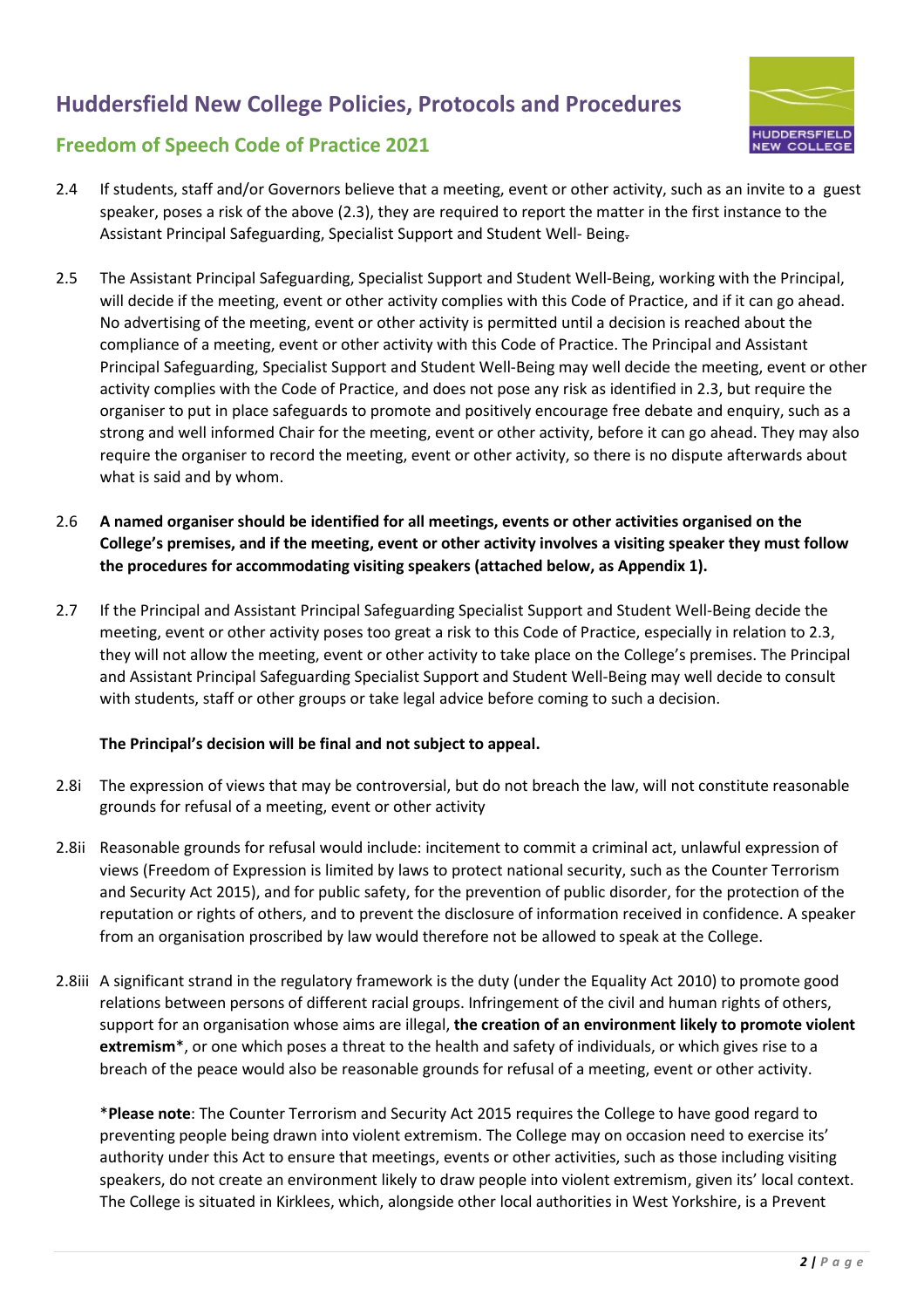

### **Freedom of Speech Code of Practice 2021**

Priority Area, reflecting the fact that at a national level, it is perceived as an area with a higher risk of radicalisation and violent extremism than most other areas in the UK.

- 2.9 If a meeting, event or other activity has been advertised, students and staff may still make representations to the Principal and Assistant Principal Safeguarding, Specialist Support and Student Well-Being, if they feel it breaches this Code of Practice. If the event is allowed to take place, they will be allowed the right of peaceful protest for one hour prior to the meeting, event or other activity taking place. They will not be permitted to interfere with the running of the meeting, event or other activity.
- 2.10 The College encourages debate and political activity. Any individual student or groups of students wanting to organise a meeting, event or other activity at the College must contact the Assistant Principal Safeguarding, Specialist Support and Student Well-Being to ensure that the meeting, event or other activity proposed is feasible logistically, as well as complies with this Code of Practice. **Ultimately, it is the Principal's decision whether to allow such a meeting, event or other activity to take place on College premises.**
- 2.11 College students will be allowed to distribute leaflets or other publicising material (including electronic) in College provided that the material produced is not in breach of the College's Equal Opportunities Policy, or the College's IT Acceptable and Safe Usage Policy (which incorporates Social Media and Cyber Bullying). If an individual student or group of students wants to distribute leaflets or other publicising material (including electronic) they must contact the Assistant Principal Safeguarding, Specialist Support and Student Well-Being before doing so, so that a decision can be made as to whether this material complies fully with the College's Equal Opportunities Policy and IT Acceptable and Safe Usage Policy.
- 2.12 Non-College students or staff would also need to agree any distribution of leaflets or other publicising material (including electronic) with the Assistant Principal Safeguarding, Specialist Support and Student Well-Being. This material must also comply fully with the College's Equal Opportunities Policy and IT Acceptable and Safe Usage Policy. There may be a charge for this activity
- 2.13 Wilful breach of this Code will be dealt with under the College's disciplinary procedures and, if necessary, by recourse to law.

### **3.0 Review**

3.1 This Code shall be reviewed not less than every three years from the date of the Governor Meeting when it was approved.

| $\mathbf v$ | Date      | <b>Policy</b>   | <b>Comments</b>       | <b>Approval Route</b> | Provenance  | Date of       | <b>Equality Impact</b> |
|-------------|-----------|-----------------|-----------------------|-----------------------|-------------|---------------|------------------------|
|             |           | Owner           |                       | and Date              |             | <b>Next</b>   | Assessment             |
|             |           |                 |                       |                       |             | <b>Review</b> | Completed (Y/N)        |
|             | December  | Angela          | New policy to reflect | Corporation           | Good        | December      | Y                      |
|             | 2015      | <b>Williams</b> | the College's         | December 2015         | practice in | 2018          |                        |
|             |           |                 | statutory obligations |                       | the sector  |               |                        |
| 2           | September | Angela          | Update                | Corporation           |             | December      | Υ                      |
|             | 2018      | <b>Williams</b> |                       | November              |             | 2021          |                        |
|             |           |                 |                       | 2018                  |             |               |                        |
|             |           |                 |                       |                       |             |               |                        |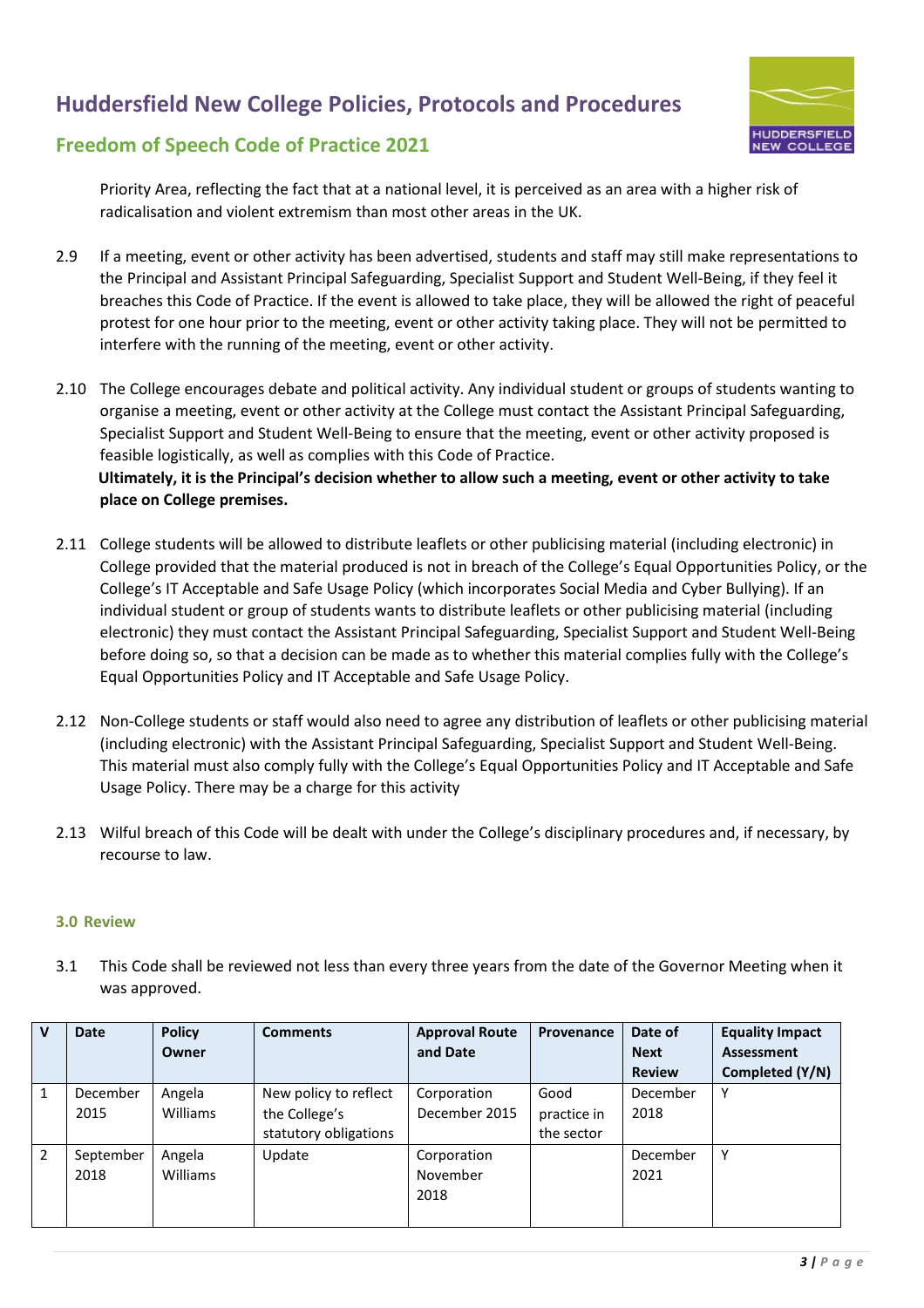

# **Freedom of Speech Code of Practice 2021**

| 3 | October | Angela        | Further         | December | Υ |
|---|---------|---------------|-----------------|----------|---|
|   | 2021    | Williams      | amended by      | 2024     |   |
|   |         | (AWS)         | AWS following   |          |   |
|   |         | <b>Marcus</b> | feedback from   |          |   |
|   |         | Smith         | the Corporation |          |   |
|   |         | Connor        | (*Please note   |          |   |
|   |         | Lee Goddard   | addition)       |          |   |
|   |         | Kam           | Approved by the |          |   |
|   |         | Rogerson      | Corporation:    |          |   |
|   |         |               | December 2021   |          |   |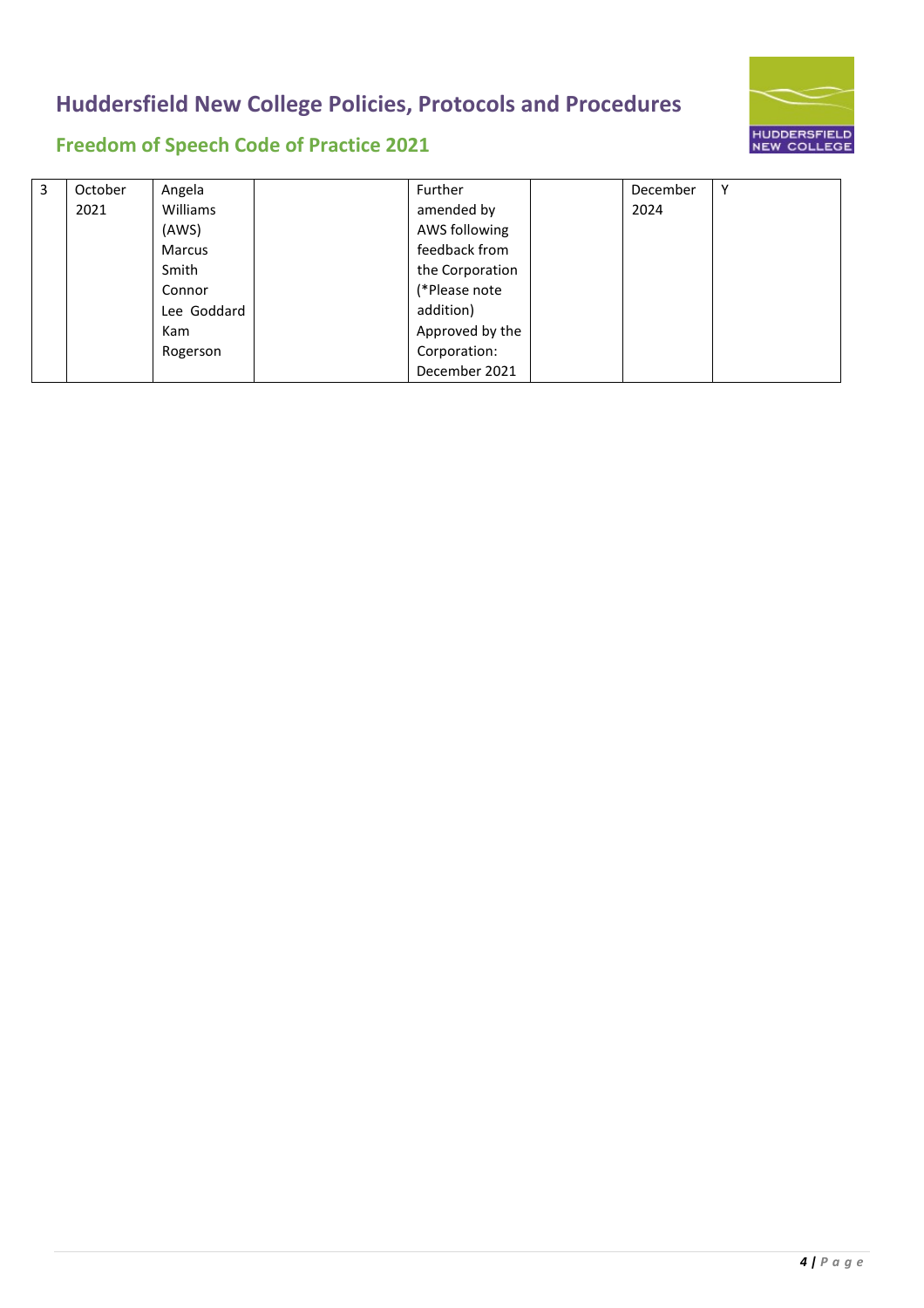

### **Freedom of Speech Code of Practice 2021**

#### **Freedom of Speech Code of Practice 2021 - APPENDIX ONE Procedure for Accommodating Visiting Speakers**

In line with the College's Safeguarding and PREVENT responsibilities, we must keep a record of all visiting speakers who visit the College in each academic year.

Please see the flow diagram below, which outlines the actions required.

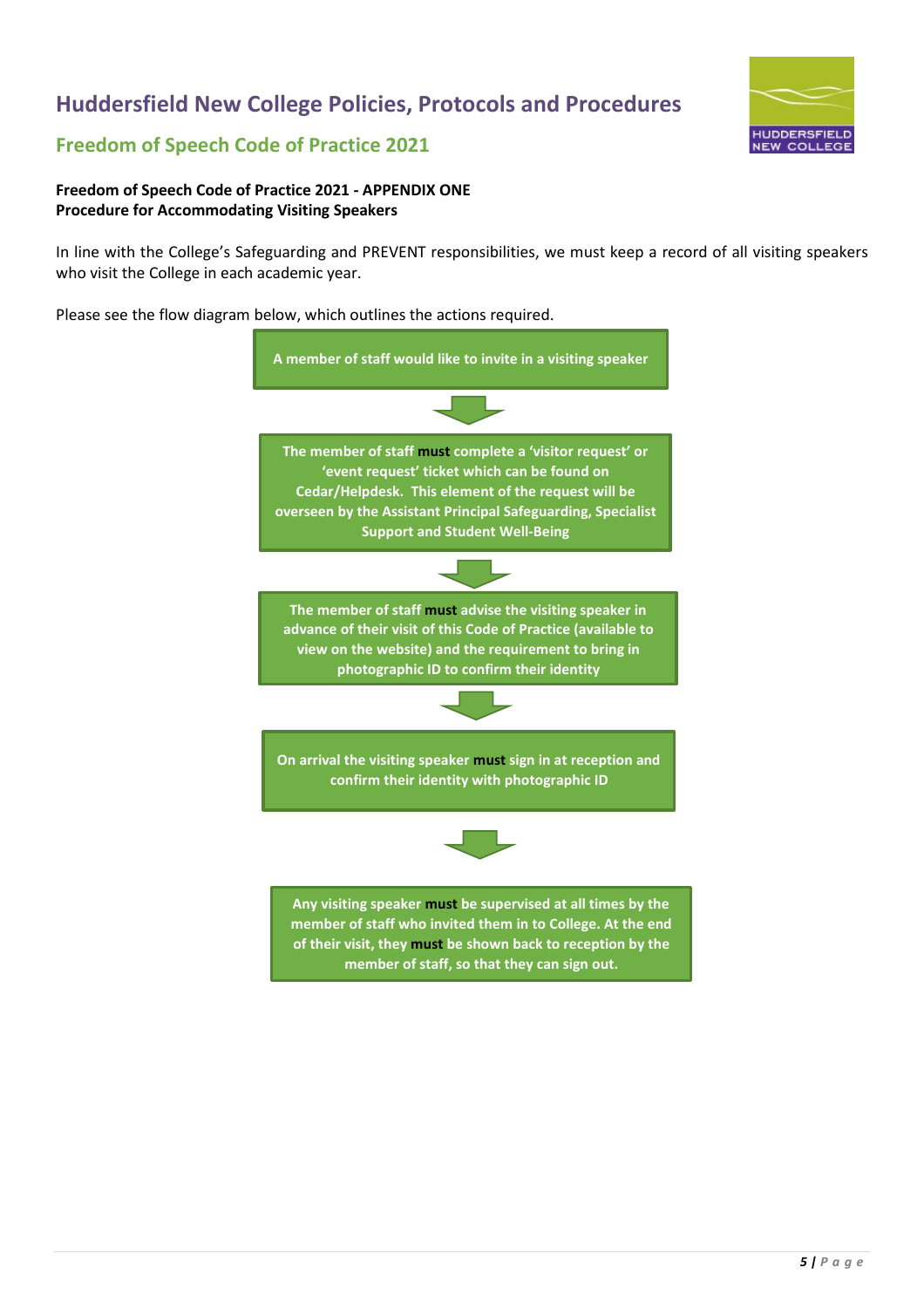

# **Equality Impact Assessment**

| <b>Question</b>                                         | <b>Response</b>                                                            |
|---------------------------------------------------------|----------------------------------------------------------------------------|
| 1. Name of policy being assessed                        | Freedom of Speech Code of Practice                                         |
| 2. Summary of aims and objectives of the                | To promote and encourage Freedom of Speech                                 |
| policy                                                  | (debate and enquiry) at the College within the confines                    |
|                                                         | lof the Law                                                                |
| 3. What involvement and consultation                    | It was initially drawn up with student, staff and                          |
| has been done in relation to this                       | Governor involvement                                                       |
| policy? (e.g. with relevant groups and<br>stakeholders) |                                                                            |
| 4. Who is affected by the policy?                       | Everyone who works or studies at the College, or who<br>visits the College |
| 5. What are the arrangements for                        | The Code of Practice is reviewed on a cyclical basis, at                   |
| monitoring and reviewing the actual                     | least every 3 years by SLT and Governors                                   |
| impact of the policy?                                   |                                                                            |
|                                                         | Impact: no matters pertaining to this Code of Practice                     |
|                                                         | have been raised since its' inception                                      |

| <b>Protected</b><br><b>Characteristic</b><br><b>Group</b> | Is there a potential<br>for<br>positive/negative<br>impact? | <b>Please explain and give</b><br>examples of any<br>evidence/data used                         | <b>Action to address</b><br>negative impact<br>(e.g. adjustment<br>made)                                                                                                                                                                             |
|-----------------------------------------------------------|-------------------------------------------------------------|-------------------------------------------------------------------------------------------------|------------------------------------------------------------------------------------------------------------------------------------------------------------------------------------------------------------------------------------------------------|
| <b>Disability</b>                                         | Yes                                                         | The policy is compliant with all $\vert$ The Code of Practice<br>legal regulations and guidance | has as its' intention to<br>address the potential<br>negative impact of<br>Freedom of Speech on<br>those with a Protected<br>Characteristic by<br>ensuring this is within<br>the confines of the Law<br>and, in particular,<br>Equality legislation. |
| Gender<br>reassignment                                    | <b>Yes</b>                                                  | The policy is compliant with all<br>legal regulations and guidance                              |                                                                                                                                                                                                                                                      |
| <b>Marriage or civil</b><br>partnership                   | <b>Yes</b>                                                  | The policy is compliant with all<br>legal regulations and guidance                              |                                                                                                                                                                                                                                                      |
| <b>Pregnancy and</b><br>maternity                         | Yes                                                         | The policy is compliant with all<br>legal regulations and guidance                              |                                                                                                                                                                                                                                                      |
| Race                                                      | <b>Yes</b>                                                  | The policy is compliant with all<br>legal regulations and guidance                              |                                                                                                                                                                                                                                                      |
| <b>Religion or belief Yes</b>                             |                                                             | The policy is compliant with all<br>legal regulations and guidance                              |                                                                                                                                                                                                                                                      |